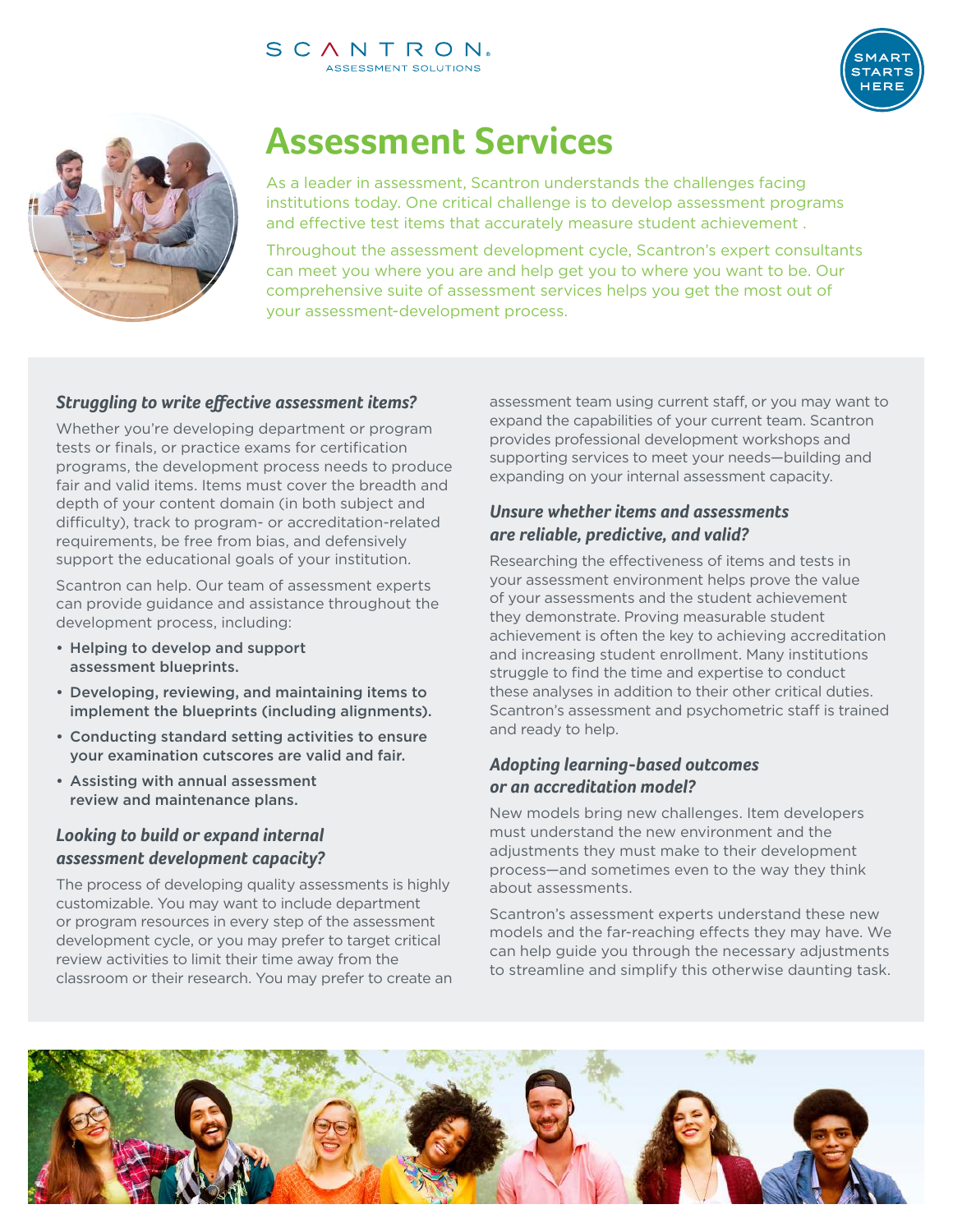# *How can Scantron support your assessment development cycle?*

*Analysis, Scoring, & Reporting*

*Maintenance* **ï Gap Analysis ï Item Development Forecasting ï Update Item Metadata**

10

**ï Psychometric Analysis ï Item Performance ï Reporting ï Research**

Although your assessment development cycle may vary, typical cycles include at least the following phases. Scantron can help throughout the cycle.

**ï Assessment** 

**ï Analytics ï Structure ï Alignment**

 $\blacktriangleright$ 

sessmer<br>Services

## *Design & Blueprints*

The blueprint provides a framework for exam development. It outlines the total number of sections that will be included on each exam and how many items to allocate to each section. The blueprint serves a vital role in the development process as the foundation for item writing and exam creation.

Using the resource materials you provide, Scantron can develop draft exam blueprints or facilitate blueprint development in collaboration with your content experts.

## *Item Development & Review*

**Item Bank Editing and Review** If you have existing item banks, Scantron can assist with an independent review for:

- Consistent Style
- Grammar
- Sensitivity/ Bias
- Standard subject protocols
- Statistical viability (when item-level statistics are available)

#### **New Item Development**

Our teams have extensive experience in writing, reviewing,

and editing items as well as conducting

item development workshops. Our team has intimate knowledge of the requirements for developing various item types for a variety of industries domestically and internationally.

# *Exam Form and Bank Creation*

Whether the item banks are developed by the test sponsor or Scantron, we can assist in the creation of exam forms. Draft forms are developed and provided to the test sponsor for review and final approval.

If you are using a Scantron solution to deliver exams, our product experts can help incorporate item banks and exam forms into your solution.

# *Analysis, Scoring, & Reporting*

#### **Psychometric Analysis**

Psychometric analysis of exam results occurs after you administer the exam (once sample sizes are large enough to provide stable information). Psychometricians analyze the results data and evaluate the performance of individual items, the exam as a whole, and test-taker *Design & Blueprint* performance. We provide a Technical Report, **Components** which includes a summary of the **ï Scoring Model** analysis results along with *Item Development & Review* recommendations **ï Content Creation** for future **ï Passages ï Copy Edit ï Bias/Sensitivity ï Scoring Rubrics** development. Assessment

> *Exam Form & Bank Creation* **ï Item Selection ï Field Testing ï Operational Testing**

#### **Standard Setting** Standard setting is a process used to determine levels of proficiency on an exam. The outcome of the standard-setting activities is the identification of one or more scores (cut scores) that correspond to varying levels of proficiency. Proficiency levels can be used to support

FON CAN HELP ANYWHERE

accreditation reporting. Scantron can facilitate a standard setting workshop to suit the purpose and goals of the testing program.

### *Maintenance*

Scantron can conduct a needs analysis to align your item banks with your blueprints. The report includes an inventory of items by content category and other relevant item characteristics (if available). It identifies any gaps in content coverage as well as any item content not tied directly to the blueprint. We provide recommendations and item development forecasting based on our analysis.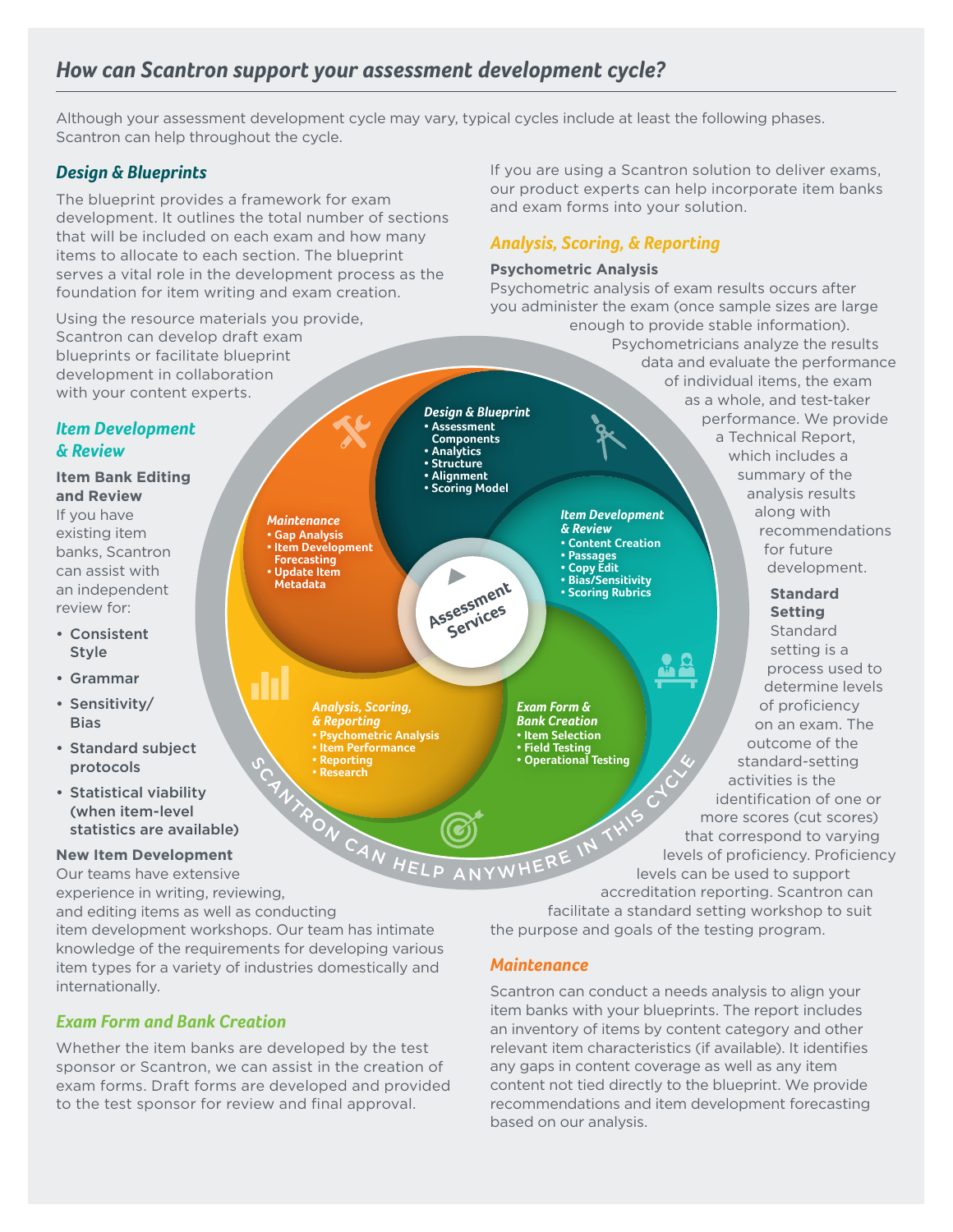# *What assessment services does Scantron provide?*

Scantron provides a full spectrum of support for your assessment development. Whether you want to do it yourself with in-house experts and just need a little support, or whether you need a partner who can guide you through the process, Scantron can meet you where you are and help get you where you want to be.

# **in-house development supplemental assessment support full-service support**

#### *Build capacity within your team*

Your team is your human capital—no one knows your institution's needs better than those working within it. In addition to providing blueprint, item, or assessment deliverables, Scantron offers extensive professional development so you can grow or expand your own internal expertise.

#### *Support and enhance your team's efforts*

Scantron can provide professional development workshops and deeper consulting to work with your assessment team and develop a plan to meet your needs.

- Developing an assessment blueprint can be a challenge. You know where you are, and you know where you want to be, but you may not be sure how to get there. Scantron can help with consulting and professional development.
- Writing test items yourself provides more control over content, but it also requires skill and precision. Scantron's team of assessment experts can help guide the item development process, including instruction on the important points of skillful question writing to ensure that tests contain quality items that are valid, reliable, and legally defensible.
- Sometimes an outside eye can provide that final level of polish you need. Scantron's team can review your existing items for content, difficulty level, bias, and other critical factors. We also provide professional development on bias and other review topics.
- Once you have items, assembling them into a psychometrically valid and reliable test may prove

more complicated than you think. Scantron's assessment experts can help you create test forms and banks you can deliver easily.

#### *Provide standard or custom content*

- Work with Scantron's team of item development experts to create individual items to fill in gaps, comprehensive item suites, complete tests, or all of the above, designed expressly for your needs.
- Use a Scantron assessment solution to create your own banks of test items or to leverage commercial item banks, including those created by Scantron. Commercial item banks provide high-quality, individual items you can include in tests.

#### *Incorporate research to demonstrate your results*

Quality assessment programs are built on sound science. While subject-matter expertise is critical, so is the inclusion of the right assessment development and psychometric expertise. Scantron can help evaluate and train your staff on the important statistical considerations at the item, exam, bank, and student level.

#### *Help you develop and deliver a complete plan*

Scantron Assessment Services can help you with your complete assessment plan. We can guide you through best practices, create blueprints, develop comprehensive item suites for a variety of subjects, and design assessments to measure student achievement.